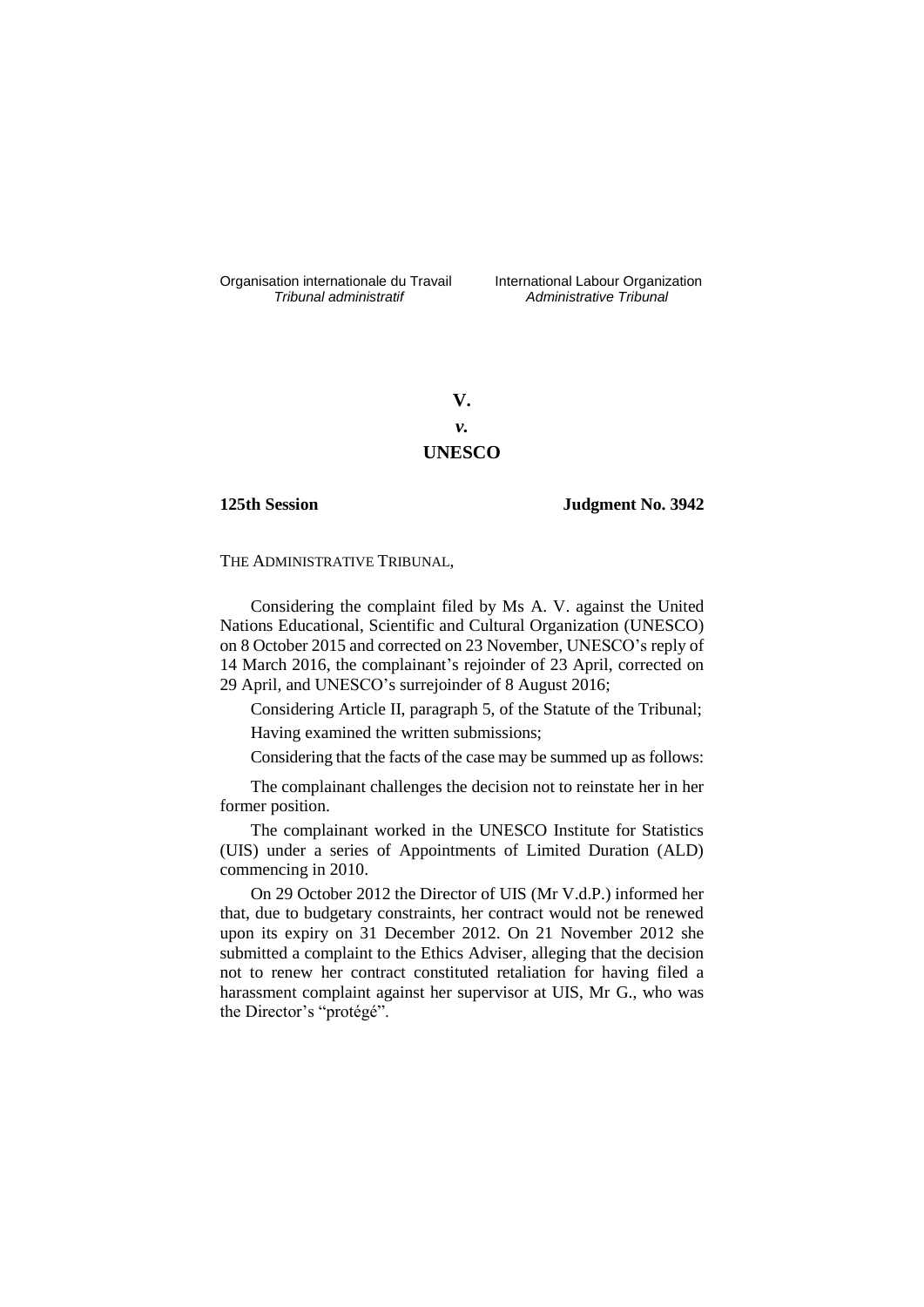Upon the recommendation of the Ethics Advisor, the Director-General decided to refer the case to the Internal Oversight Services (IOS) for investigation, in accordance with the provisions of the UNESCO Whistleblower Protection Policy.

In an email of 25 July 2013 the complainant was informed by the Ethics Advisor that, having received the investigation report and the recommendations of the Ethics Office, the Director-General had found that the Director of UIS had engaged in retaliation by not renewing her contract and that she would be reinstated in her former position as Programme Specialist for the UIS with retroactive effect as if her contract had been renewed as from 1 January 2013, in accordance with paragraph 28 of the Whistleblower Protection Policy. The email stated that she would soon be contacted by the Administration to implement that decision.

Having enquired of the Administration on several occasions as to the implementation of that decision, the complainant was informed by the Director of Human Resource Management (HRM) on 7 October that the ALD had been abolished as from 1 January 2013 and that the Administration was reviewing the most appropriate way to implement the said decision.

By a letter of 6 November 2013 the Director of HRM explained to the complainant that, as ALD contracts were limited to a maximum period of four years and as she had started her employment in February 2010, her ALD contract could not have been extended beyond 31 January 2014. However, as ALD contracts had been abolished with effect from 1 January 2013, it was not possible to reinstate her under an ALD contract. Consequently, the Director-General had decided to pay the complainant an amount equal to the salary she would have received had her contract been renewed through 31 January 2014.

On 31 December 2013 the complainant submitted a protest against that decision. By a letter of 17 March 2014 she was informed that the Director-General had decided to confirm the decision notified to her on 6 November 2013.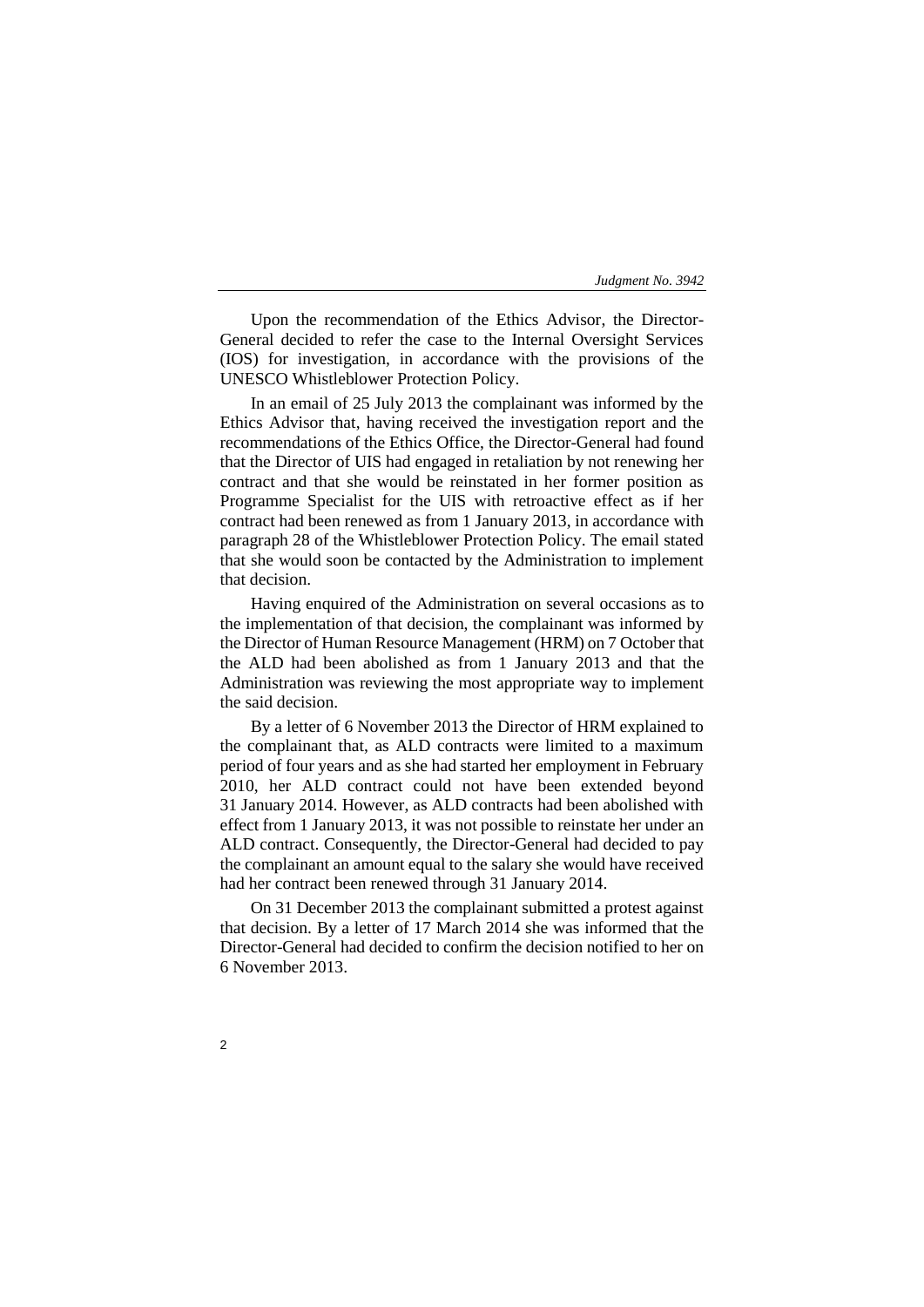The complainant appealed on 27 March 2014 before the UNESCO Appeals Board against the decisions of 6 November 2013 and 17 March 2014, asking for reinstatement and claiming damages and costs, as well as the production of a number of documents, including documents relating to the non-renewal in 2012/2013 of any staff member under an ALD contract.

In its opinion of 3 July 2015, the Appeals Board found that the decision of 6 November 2013 had been made in accordance with applicable rules. It recommended that the complainant be provided with the correspondence or documents that had not been communicated to her.

In a memorandum of 8 July 2015, the Secretary of the Appeals Board transmitted the Board's opinion and recommendation to the complainant. The complainant indicates in her complaint form that she impugns that "decision".

As preliminary matters, the complainant seeks the disclosure of various documents and requests oral proceedings. She asks the Tribunal to quash the decision of 6 November 2013 and to order her reinstatement in her former position, with retroactive effect from 1 January 2013. She claims material and moral damages in the amount of 540,000 United States dollars, as well as costs.

UNESCO submits that the complaint is devoid of merit.

# CONSIDERATIONS

1. The complainant commenced employment with UNESCO in 2010. Both initially and subsequently, she was employed under a succession of Appointments of Limited Duration (ALD), a form of short-term contract then used by UNESCO. It is unnecessary to detail all events leading to the filing of this complaint before the Tribunal on 8 October 2015. Suffice it to note that in October 2012 the complainant was informed her contract would not be renewed upon its expiry on 31 December 2012. The complainant viewed this decision as an act of retaliation and, accordingly, filed a complaint to UNESCO's Ethics Adviser. The complainant was successful in establishing retaliation and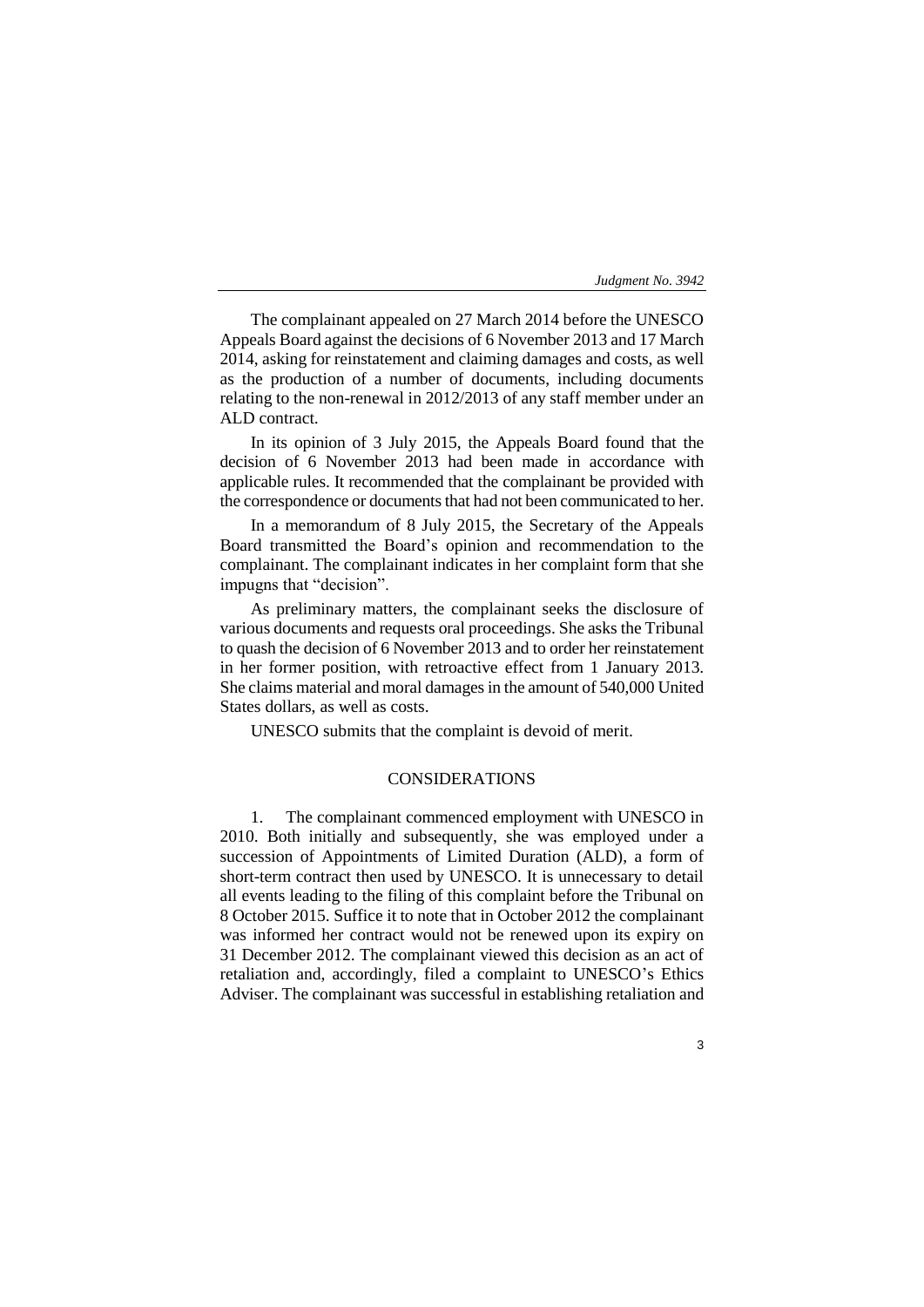she was informed in an email of 25 July 2013 that the Director-General had decided that she would be reinstated as from 1 January 2013. However this decision was never given effect to and ultimately the Director-General decided to pay the complainant an amount equal to the salary she would have received had her contract been renewed through to 31 January 2014. That date reflected the maximum period of four years the complainant could have been employed under an ALD having regard to the date of her initial engagement. It should be noted that, effective 1 January 2013, ALD contracts were replaced by a different method of contracting in broadly similar circumstances, namely Project Appointments (PA). The complainant was informed of the Director-General's decision to make the payment by letter dated 6 November 2013. The stated reason for the decision was that actual reinstatement would have violated the limit of four years mentioned earlier.

2. The complainant unsuccessfully lodged a protest against the decision communicated on 6 November 2013 and she was informed of the confirmation of the decision in a letter dated 17 March 2014. Thereafter the complainant lodged an internal appeal to the UNESCO Appeals Board against the decision communicated on 6 November 2013 confirmed by the decision of 17 March 2014. The Appeals Board rendered an "opinion and recommendation" dated 3 July 2015 which was forwarded to the complainant by memorandum of 8 July 2015. In the final paragraph of the "opinion and recommendation", the Appeals Board said:

"66. In view of the above considerations, it should be noted that, while the eventual offer of a Project Appointment was a possibility, the decision was entirely under the Organization's jurisdiction, as new contracts constitute new contractual relationships, to be justified by the Organization's objectives. Consequently:

- (i) the impugned decision was taken within the Director-General's discretionary powers as the Chief Executive, in accordance with the existing rules and regulations, especially since the decision of 23 July 2013 did not establish the modality and limits of implementation. They were only defined on 18 October 2013
- 4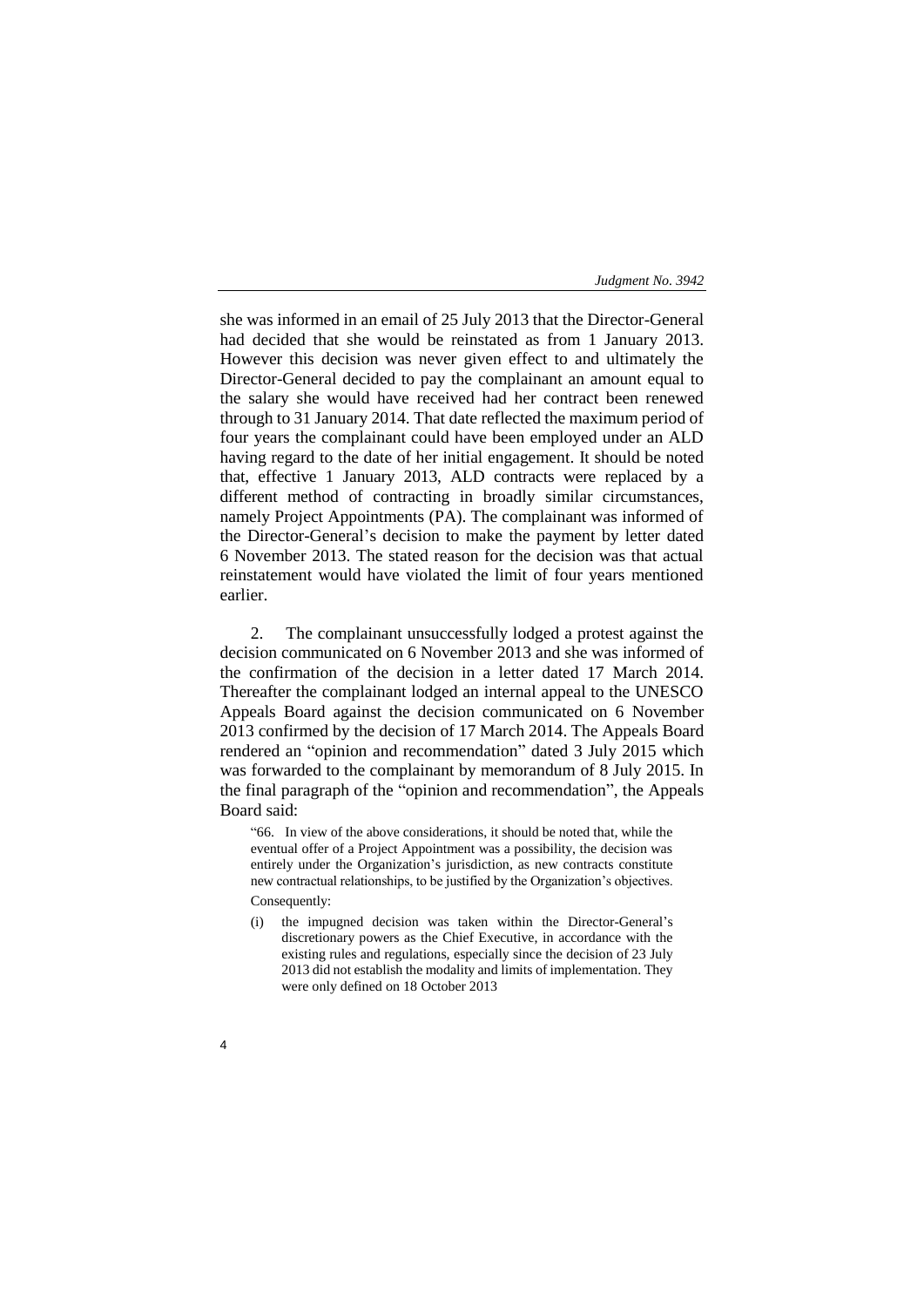(ii) the appellant be provided with the correspondence or documents if any, that have not been submitted yet, in conformity with the rules governing such process. Access to information regarding a staff member, is proof of transparency and such access leads to attainment of better governance."

3. In the complaint form filed with the Tribunal, the complainant identifies this opinion and recommendation of the Appeals Board, having regard to the date of decision identified on the form, as the impugned decision. Annex A to UNESCO's Staff Regulations and Staff Rules addresses the procedure to be followed in an internal appeal. These provisions contemplate the Appeals Board issuing a report and advising the Director-General on what action, if any, he or she should take, the report being forwarded to the Director-General and the Director-General making a decision based on the report. Paragraph 20 of Annex A declares that the Director-General "shall make a decision thereon [on the Appeals Board report] as soon as possible". It appears, from the material before the Tribunal, that no decision was made by the Director-General following, and based upon, the Appeals Board report in the period of a little over three months between the issuing of the Appeals Board report and the filing of the complaint in the Tribunal. However, UNESCO does not challenge the receivability of the complaint in these proceedings, which can be taken to be an agreement that the matter can be dealt with by the Tribunal.

4. The complainant seeks an oral hearing and the production of certain documents. However the Tribunal is satisfied it can resolve the case on the material before it and, as it has done so in favour of the complainant, the additional material is unlikely to enhance the complainant's case.

5. In the email of 25 July 2013, it was stated that "[f]ollowing the recommendations of the Ethics Office, the Director-General consequently found that Mr [V.d.P.] had engaged in acts of retaliation, by not renewing your contract". That is to say, the executive head of UNESCO had been affirmatively satisfied that the complainant had been the subject of an act of retaliation and that conclusion was based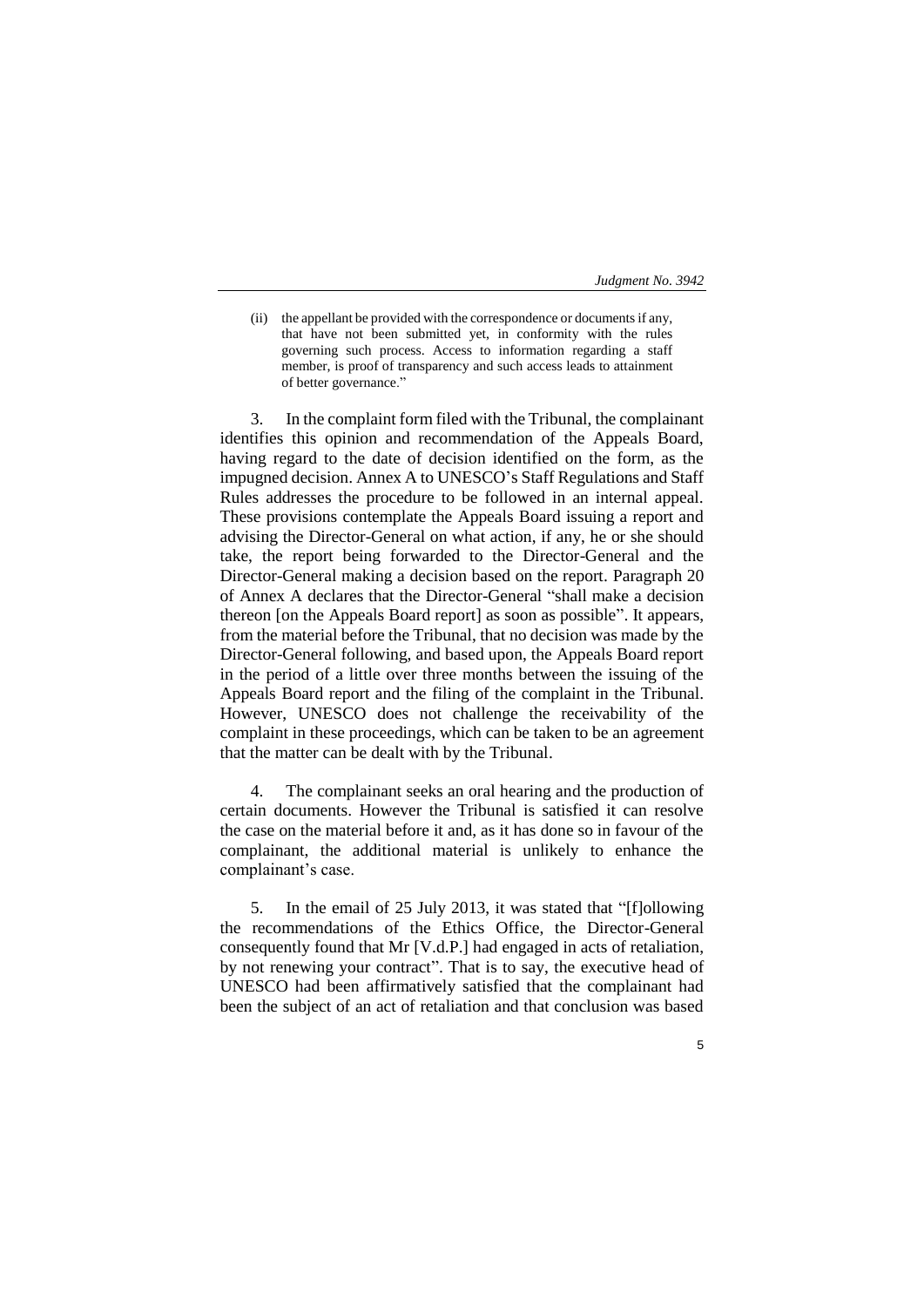on information gained and advice furnished through the process of internal investigation and reporting by the appropriate bodies. In the letter to the complainant dated 6 November 2013 advising her she would not be reinstated but would be paid, effectively, a year's salary, it is not suggested that the earlier conclusion of the Director-General that the complainant had been the subject of retaliatory conduct was wrong. Indeed at least implicit in that letter was that the earlier conclusion was correct. That would have been the rationale for making the payment to the complainant as compensation for the retaliatory decision not to renew her contract.

6. Yet somewhat unusually, UNESCO appears to argue, in its pleas, that the decision in October 2012 not to renew the complainant's contract was a rational and considered decision based on financial and other relevant considerations. No explanation is offered by UNESCO in its pleas as to how this argument can be advanced in the face of an express and unqualified conclusion of the Director-General, which underpins the decision communicated on 6 November 2013 and the earlier decision communicated on 25 July 2013, that the non-renewal decision was not a rational and considered decision based on financial and other considerations but was an act of retaliation against the complainant. Logically, that decision not to renew the contract cannot have both characteristics. If, as the Director-General concluded, it was an act of retaliation, this precluded it from being a decision based on financial and other considerations, even if it might have been justified on those grounds had it not been the intention of the decision-maker to make the decision as an act of retaliation. UNESCO's argument that it was, in fact, a rational and considered decision is disingenuous and should be rejected. A defendant organisation in proceedings before the Tribunal should not ordinarily be permitted to maintain a factual and legal position which is diametrically opposite to the position earlier accepted to be the case and foundational to the impugned decision which the organisation is defending, unless it involves a concession, in the proceedings before the Tribunal, favourable to the complainant.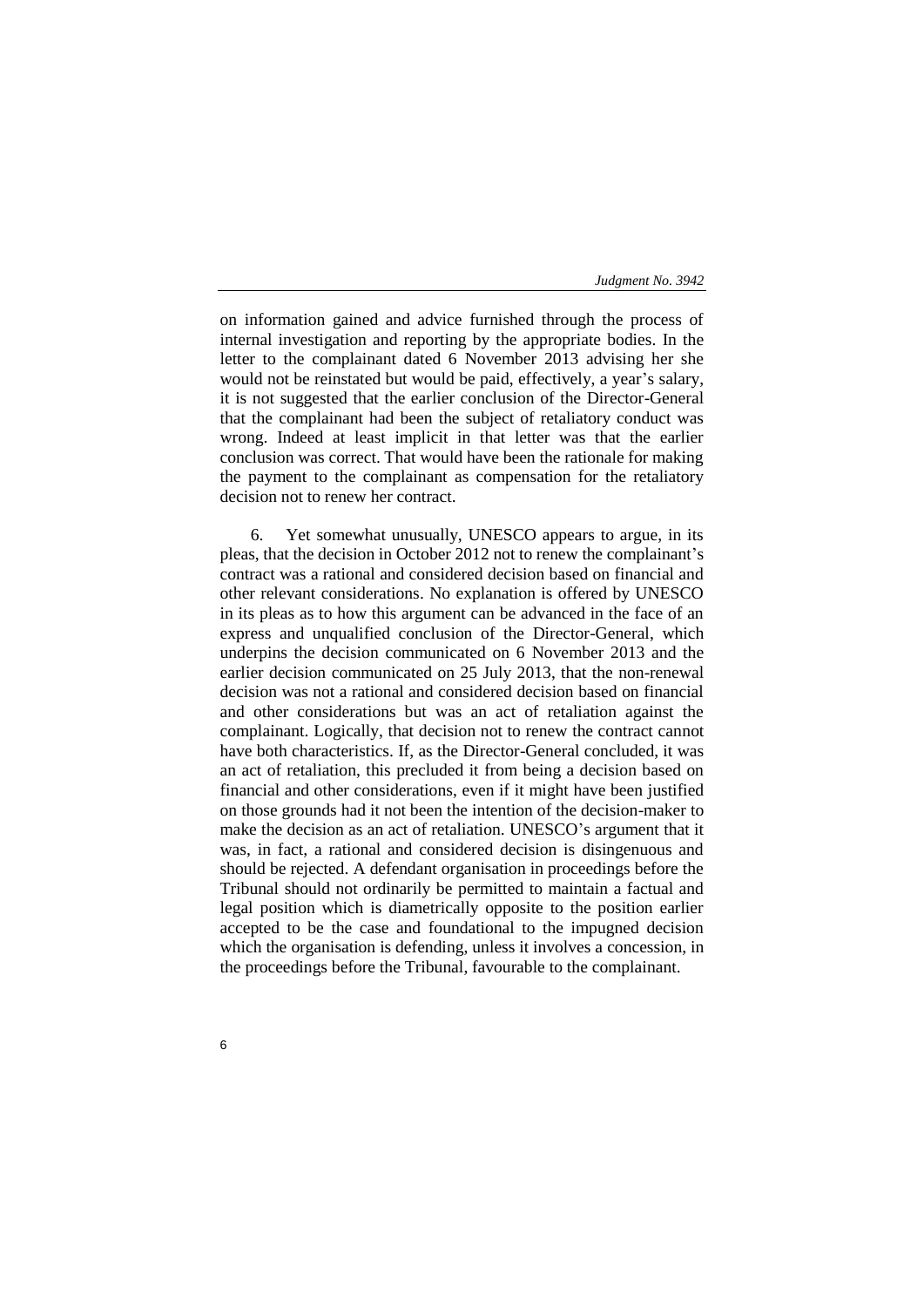7. The terms of the Director-General's decision, as described in the email of 25 July 2013, were that she "be reinstated in [her] former position as a Programme Specialist for the Institute with a retroactive effect, having [her] contract start, as if it was renewed after 31 December 2012, in accordance with paragraph 28 of the Whistleblower Protection Policy". The substance of the decision was clear and unambiguous. Her reinstatement did not depend on any particular form of contractual arrangement and this decision was made in circumstances and at a time where it would have been known in July 2013, or at least should have then been known to the Director-General and those advising her, that the type of contract under which the complainant had been employed in October 2012 (an ALD contract) when the unlawful decision not to renew was made, had by July 2013 been superseded, several months before, by a new form of contract, namely the PA contract. It is true that the email concludes by informing the complainant that she would be contacted about "the implementation of the aforementioned decisions". But this could not reasonably have been intended to derogate, or understood as derogating from, the substance of the decision, namely the reinstatement of the complainant to the position she formerly held.

8. However, and notwithstanding what is said in the preceding consideration, the Director-General appears to have been persuaded that reinstatement was not possible having regard to overarching limits imposed on the duration of ALD contracts. The Tribunal accepts, for the purposes of this discussion, that the executive head of an organisation has a discretionary power to review an earlier decision and can, for good reason and acting bone fide, vary or rescind that decision (see, for example, Judgment 618, consideration 5, though compare Judgment 3871, consideration 3), unless the earlier decision is immune from revision either because of the effect of normative legal documents within the organisation such as staff rules or regulations, or because of the application of principles found in the Tribunal's case law such as promissory estoppel (see, for example, Judgment 1781, considerations 12 to 14). But the rationale for the reversal decision, in the present case, does not withstand close scrutiny. As just discussed, if the decision to reinstate was made at a time when the ALD form of contract had been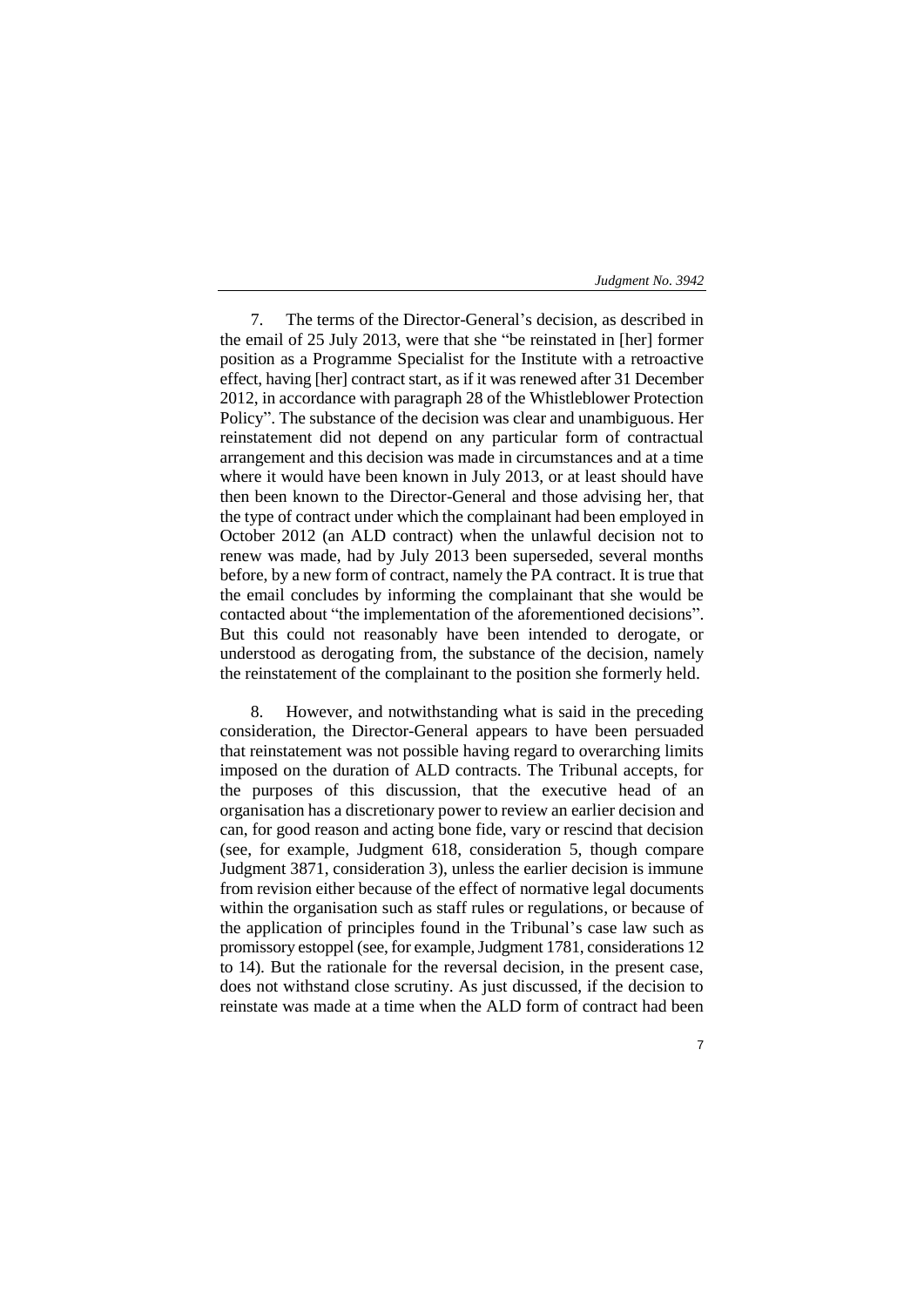abandoned (and this was or should have been known to the Director-General), then reinstatement under some other form of contract must have been intended. Constraints that had existed before 1 January 2013 on the limits on the duration of total employment under ALD contracts ceased to have any legal relevance at least to the position of the complainant once a decision was made to reinstate her.

It is true that the remedy chosen in the decision communicated on 6 November 2013 certainly compensated the complainant, financially, for the direct effect of the unlawful non-renewal of her contract as an act of retaliation. However, that decision fails to recognise that bare financial compensation for lost income arising directly from nonrenewal of the complainant's contract for an unlawful reason might be an insufficient remedy. This failure is an error of law involving a failure to take into account relevant considerations.

10. The decision communicated on 6 November 2013 fails to give full effect to the obvious rationale for paragraph 28 of the Whistleblower Protection Policy and the Policy as a whole. As the Policy itself states in paragraphs 1 to 3, it is intended to provide enhanced protection against retaliation for individuals who report misconduct, provide information in good faith on alleged wrongdoing, or cooperate with a duly authorised audit, investigation or inquiry. It does this in circumstances in which it is recognised that staff members have a duty to report any breach of the Organization's regulations and rules to officials whose responsibility it is to take appropriate action. The Policy recognises that an individual who makes such a report in good faith has the right to be protected against retaliation.

11. Paragraph 28 of the Policy empowers the Director-General to take appropriate measures if retaliation is established. While the paragraph confers a discretionary power about what particular measure might be adopted, the stated purpose of the measure is identified as being to "correct the negative consequences suffered as a result of the retaliatory action". Reinstatement is expressly identified as one such measure. While paying the complainant compensation certainly corrected one negative consequence of the retaliatory decision not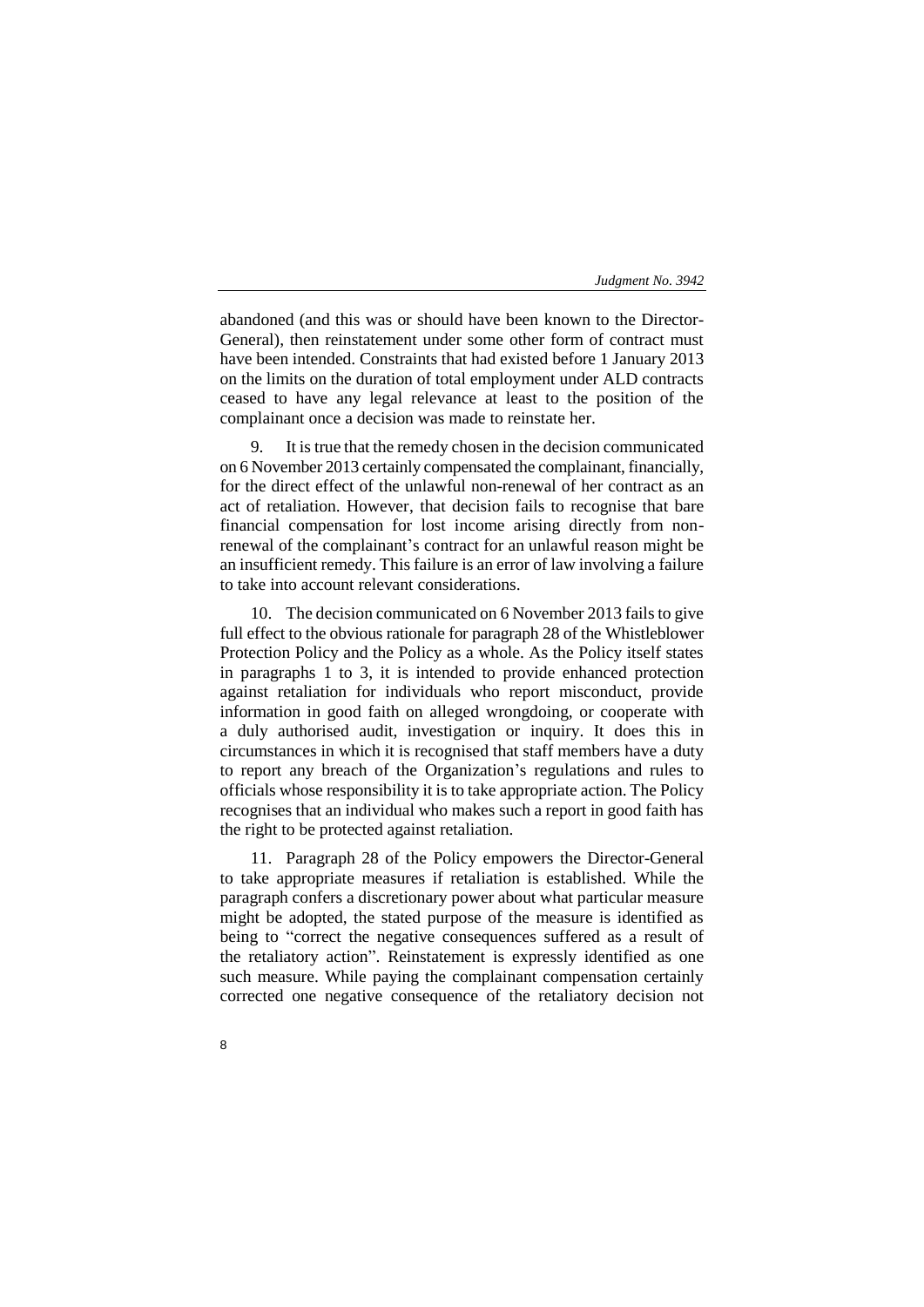9

to renew her contract, it did not correct other negative consequences such as, for example, the likely personal hurt and injury felt by the complainant flowing from not being offered further employment. Another negative consequence of the retaliatory decision was that it eliminated the possibility that, had the complainant's contract been renewed (and it would have been as a PA and not an ALD), she would have had the opportunity of seeking further and future employment within UNESCO from the position of being an existing staff member which, at least as a practical matter if not legally as well, is a position of some advantage. That opportunity was lost by the unlawful nonrenewal of her contract. It is not apparent that these matters were taken into account by the Director-General when, in November 2013, she revisited her earlier decision to reinstate the complainant.

12. For the preceding reasons, the complainant is entitled to moral damages that the Tribunal assesses in the sum of 60,000 United States dollars. The complainant seeks reinstatement but, given the effluxion of time, such an order would be inappropriate. However, in addition to the compensation already paid, the complainant is entitled to material damages for the lost opportunity of future and further employment beyond 12 months with UNESCO, which the Tribunal assesses in the sum of 40,000 dollars. The complainant is entitled to costs assessed in the sum of 10,000 dollars.

# DECISION

For the above reasons,

- 1. UNESCO shall pay the complainant moral damages in the amount of 60,000 United States dollars.
- 2. UNESCO shall pay the complainant material damages in the amount of 40,000 United States dollars.
- 3. UNESCO shall pay the complainant 10,000 United States dollars in costs.
- 4. All other claims are dismissed.